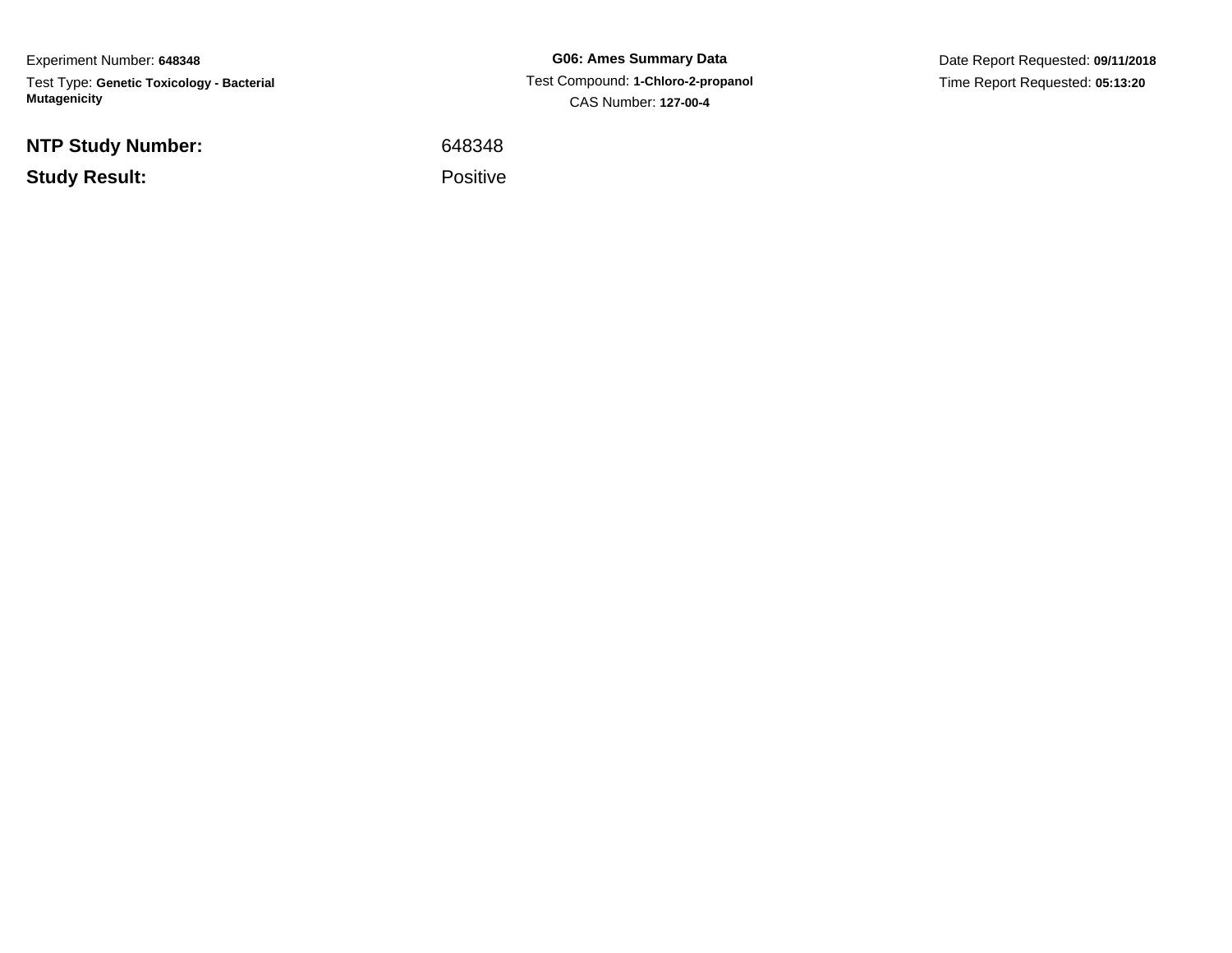Test Type: **Genetic Toxicology - Bacterial Mutagenicity**

# **G06: Ames Summary Data** Test Compound: **1-Chloro-2-propanol**CAS Number: **127-00-4**

Date Report Requested: **09/11/2018**Time Report Requested: **05:13:20**

#### **Strain: TA100**

|                               | <b>UUUUU</b> LAIVV |                        |                     |  |  |
|-------------------------------|--------------------|------------------------|---------------------|--|--|
| Dose (ug/Plate)               | <b>Without S9</b>  | <b>With 10% Rat S9</b> | With 10% Hamster S9 |  |  |
| Vehicle Control <sup>1</sup>  | $127 \pm 7.5$      | $124 \pm 14.5$         | $153 \pm 3.5$       |  |  |
| 100.0                         | $135 \pm 16.5$     | $134 \pm 6.7$          | $135 \pm 12.4$      |  |  |
| 333.0                         | $131 \pm 8.3$      | $123 \pm 3.3$          | $136 \pm 8.1$       |  |  |
| 1000.0                        | $127 \pm 5.9$      | $132 \pm 4.6$          | $144 \pm 14.1$      |  |  |
| 3333.0                        | $130 \pm 1.3$      | $148 \pm 5.0$          | $161 \pm 10.4$      |  |  |
| 10000.0                       | $149 \pm 10.7$     | $177 \pm 5.5$          | $159 \pm 15.8$      |  |  |
| <b>Trial Summary</b>          | Negative           | Equivocal              | Negative            |  |  |
| Positive Control <sup>2</sup> |                    |                        | $875 \pm 68.8$      |  |  |
| Positive Control <sup>3</sup> |                    | $719 \pm 59.3$         |                     |  |  |
| Positive Control <sup>4</sup> | $444 \pm 11.0$     |                        |                     |  |  |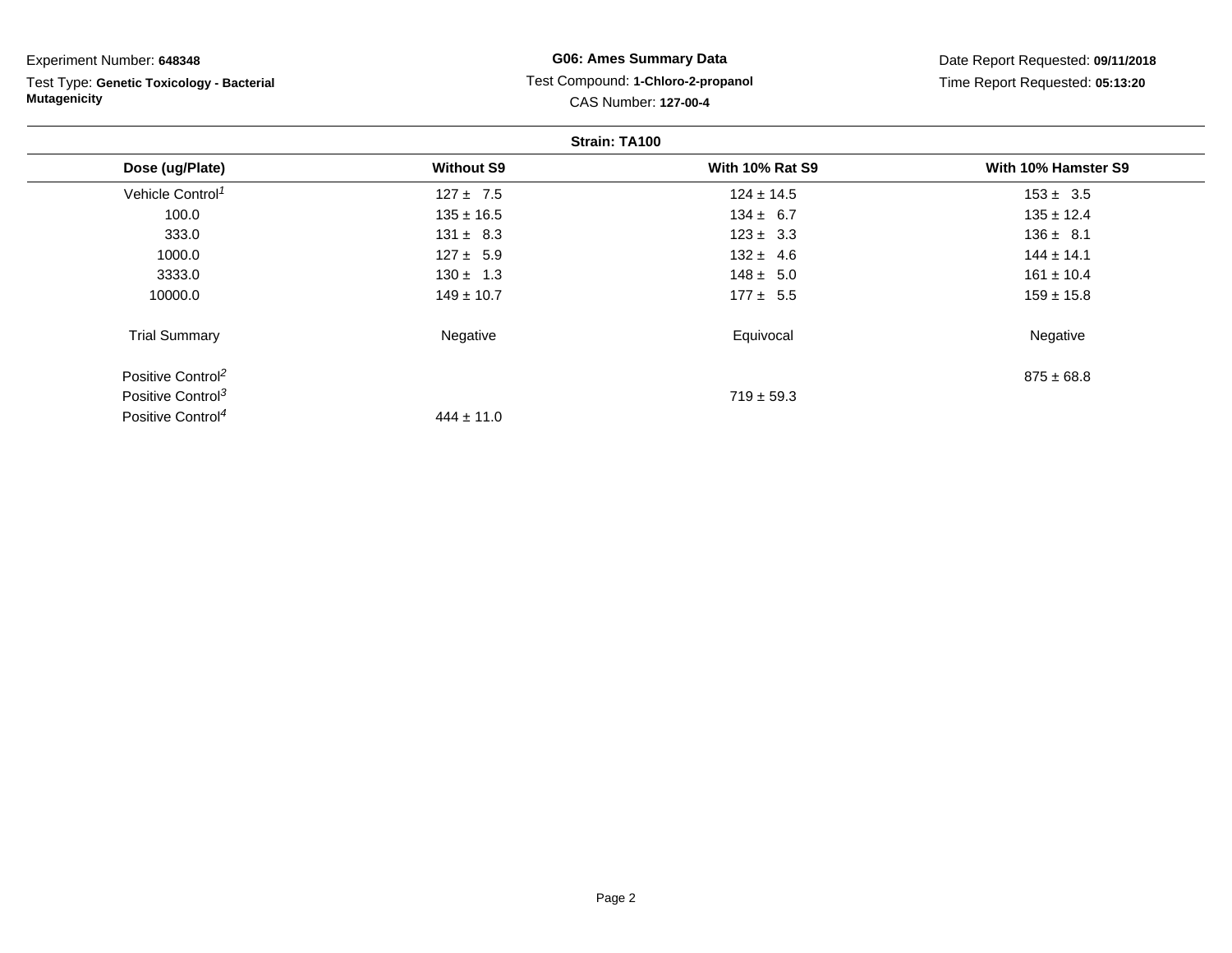Test Type: **Genetic Toxicology - Bacterial Mutagenicity**

# **G06: Ames Summary Data** Test Compound: **1-Chloro-2-propanol**CAS Number: **127-00-4**

Date Report Requested: **09/11/2018**Time Report Requested: **05:13:20**

|                               | Strain: TA1535         |                   |                        |                        |                     |
|-------------------------------|------------------------|-------------------|------------------------|------------------------|---------------------|
| Dose (ug/Plate)               | <b>Without S9</b>      | <b>Without S9</b> | <b>With 10% Rat S9</b> | <b>With 10% Rat S9</b> | With 10% Hamster S9 |
| Vehicle Control <sup>1</sup>  | $20 \pm 1.5$           | $34 \pm 0.7$      | $15 \pm 2.2$           | $13 \pm 3.2$           | $13 \pm 2.4$        |
| 100.0                         | $30 \pm 3.3$           |                   | $9 \pm 1.2$            |                        | $10 \pm 2.1$        |
| 333.0                         | $37 \pm 2.4$           | $29 \pm 2.8$      | $10 \pm 4.3$           | $11 \pm 1.8$           | $11 \pm 0.9$        |
| 1000.0                        | $39 \pm 2.7$           | $29 \pm 0.3$      | $13 \pm 1.0$           | $13 \pm 1.0$           | $14 \pm 0.9$        |
| 3333.0                        | $37 \pm 0.6$           | $34 \pm 2.4$      | $17 \pm 1.7$           | $21 \pm 2.0$           | $27 \pm 2.3$        |
| 6666.0                        |                        | $49 \pm 5.0$      |                        | $42 \pm 5.5$           |                     |
| 10000.0                       | $64 \pm 2.5$           | $67 \pm 15.0$     | $48 \pm 1.7$           | $52 \pm 1.5$           | $39 \pm 4.7$        |
| <b>Trial Summary</b>          | <b>Weakly Positive</b> | Equivocal         | Equivocal              | Positive               | Positive            |
| Positive Control <sup>3</sup> |                        |                   |                        |                        | $331 \pm 11.7$      |
| Positive Control <sup>4</sup> | $344 \pm 18.5$         | $347 \pm 43.9$    |                        |                        |                     |
| Positive Control <sup>5</sup> |                        |                   | $217 \pm 1.3$          | $89 \pm 4.0$           |                     |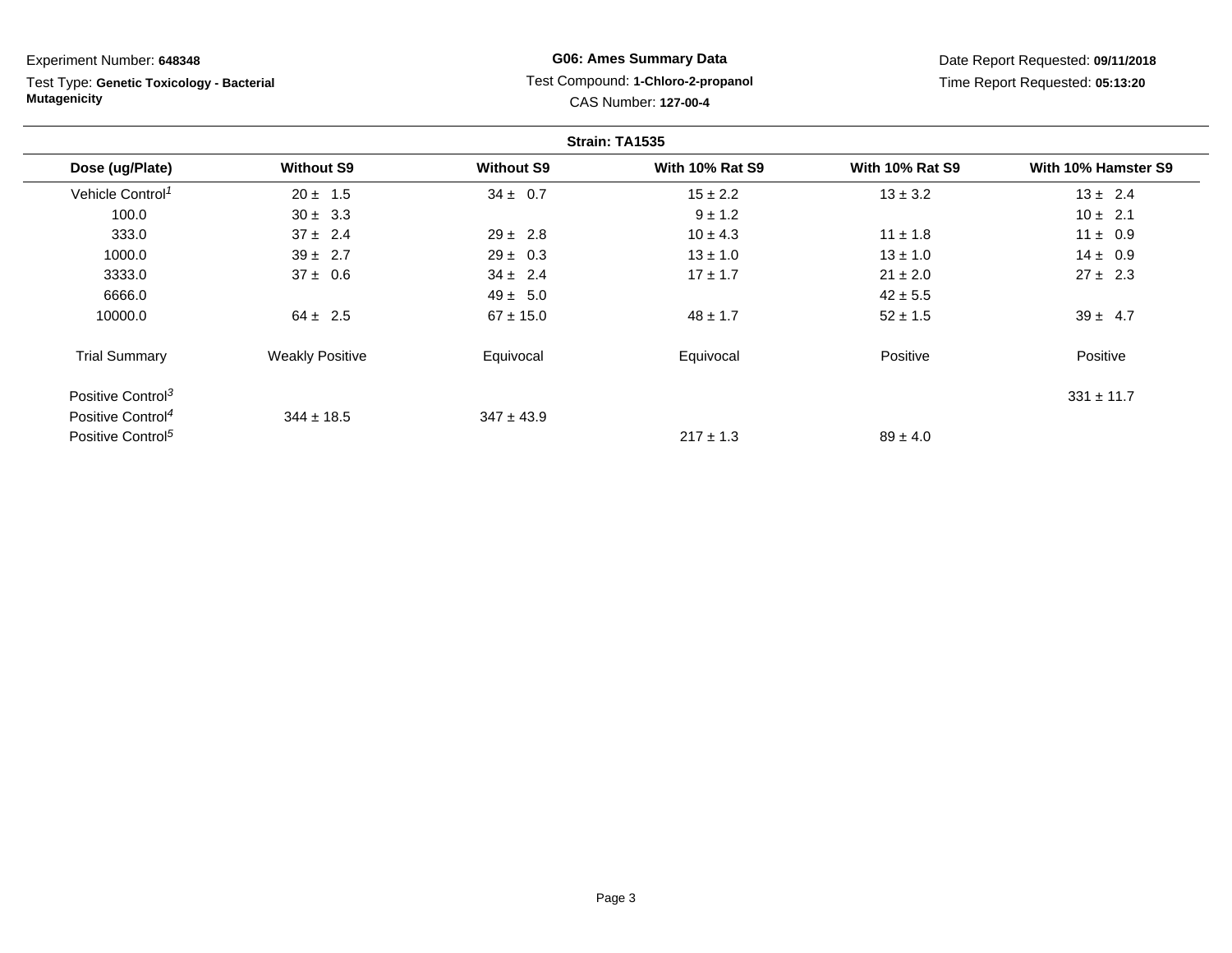Test Type: **Genetic Toxicology - Bacterial Mutagenicity**

**G06: Ames Summary Data** Test Compound: **1-Chloro-2-propanol**CAS Number: **127-00-4**

Date Report Requested: **09/11/2018**Time Report Requested: **05:13:20**

### **Strain: TA1535**

| Dose (ug/Plate)               | With 10% Hamster S9 |
|-------------------------------|---------------------|
| Vehicle Control <sup>1</sup>  | $11 \pm 2.2$        |
| 100.0                         |                     |
| 333.0                         | $11 \pm 3.0$        |
| 1000.0                        | $16 \pm 2.6$        |
| 3333.0                        | $40 \pm 6.4$        |
| 6666.0                        | $53 \pm 0.9$        |
| 10000.0                       | $55 \pm 1.2$        |
| <b>Trial Summary</b>          | Positive            |
| Positive Control <sup>3</sup> | $134 \pm 10.1$      |
| Positive Control <sup>4</sup> |                     |
| Positive Control <sup>5</sup> |                     |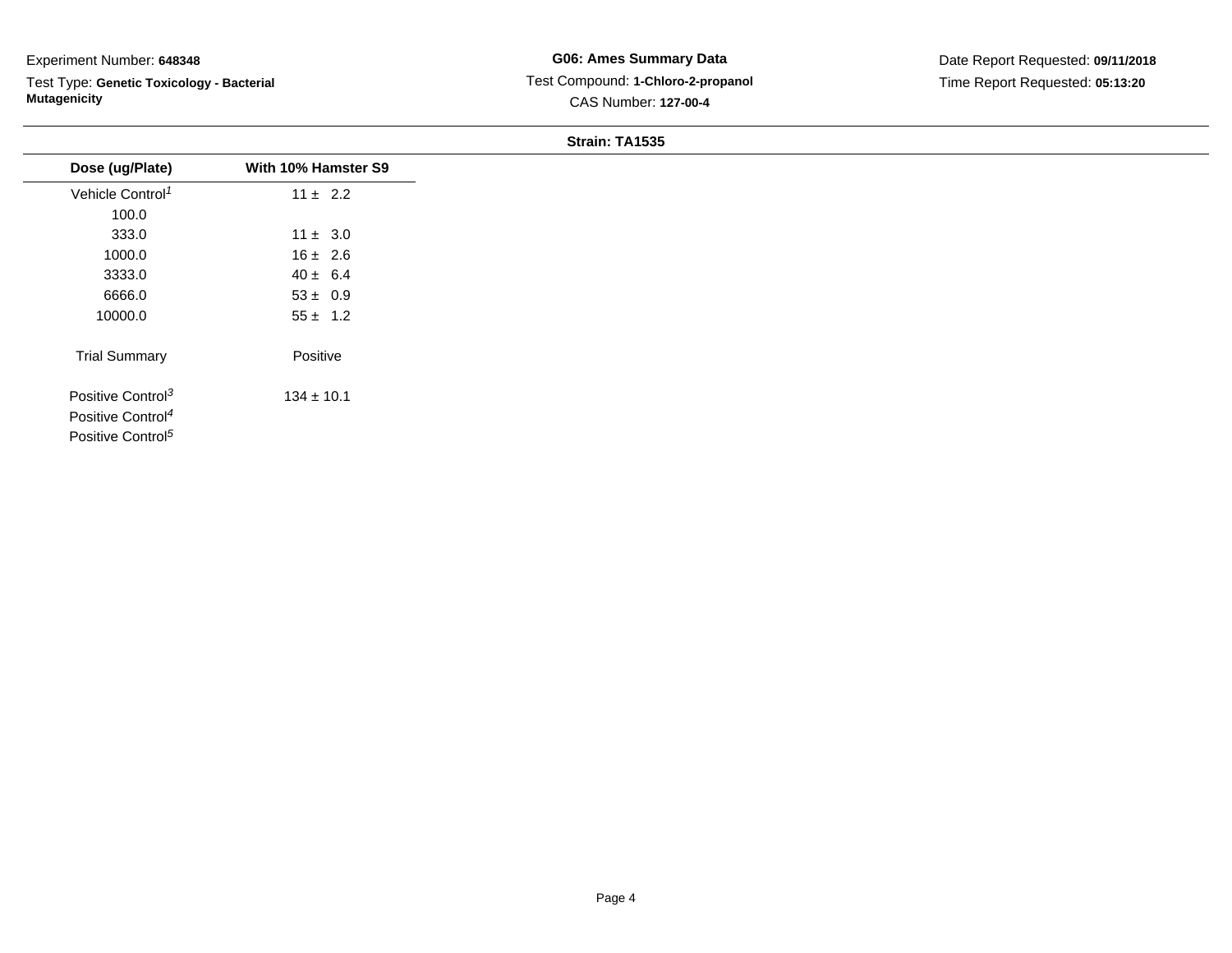| Experiment Number: 648348                 | <b>G06: Ames Summary Data</b>                              |                        | Date Report Requested: 09/11/2018 |  |
|-------------------------------------------|------------------------------------------------------------|------------------------|-----------------------------------|--|
| Test Type: Genetic Toxicology - Bacterial | Test Compound: 1-Chloro-2-propanol<br>CAS Number: 127-00-4 |                        | Time Report Requested: 05:13:20   |  |
| <b>Mutagenicity</b>                       |                                                            |                        |                                   |  |
|                                           |                                                            | <b>Strain: TA97</b>    |                                   |  |
| Dose (ug/Plate)                           | <b>Without S9</b>                                          | <b>With 10% Rat S9</b> | With 10% Hamster S9               |  |
| Vehicle Control <sup>1</sup>              | $152 \pm 22.8$                                             | $206 \pm 4.4$          | $179 \pm 16.9$                    |  |
| 100.0                                     | $151 \pm 15.5$                                             | $199 \pm 7.8$          | $186 \pm 18.0$                    |  |
| 333.0                                     | $142 \pm 14.7$                                             | $191 \pm 12.2$         | $196 \pm 4.5$                     |  |
| 1000.0                                    | $139 \pm 5.5$                                              | $209 \pm 5.5$          | $178 \pm 17.9$                    |  |
| 3333.0                                    | $148 \pm 10.1$                                             | $214 \pm 15.5$         | $69 \pm 24.0$                     |  |
| 10000.0                                   | $156 \pm 4.5$                                              | $175 \pm 20.0$         | $0 \pm 0.0^s$                     |  |
| <b>Trial Summary</b>                      | Negative                                                   | Negative               | Negative                          |  |

Positive Control<sup>2</sup>Positive Control<sup>3</sup> Positive Control<sup>6</sup>

 $^{2}$  628 ± 35.9

 $479 \pm 28.3$ 

 $589 \pm 27.5$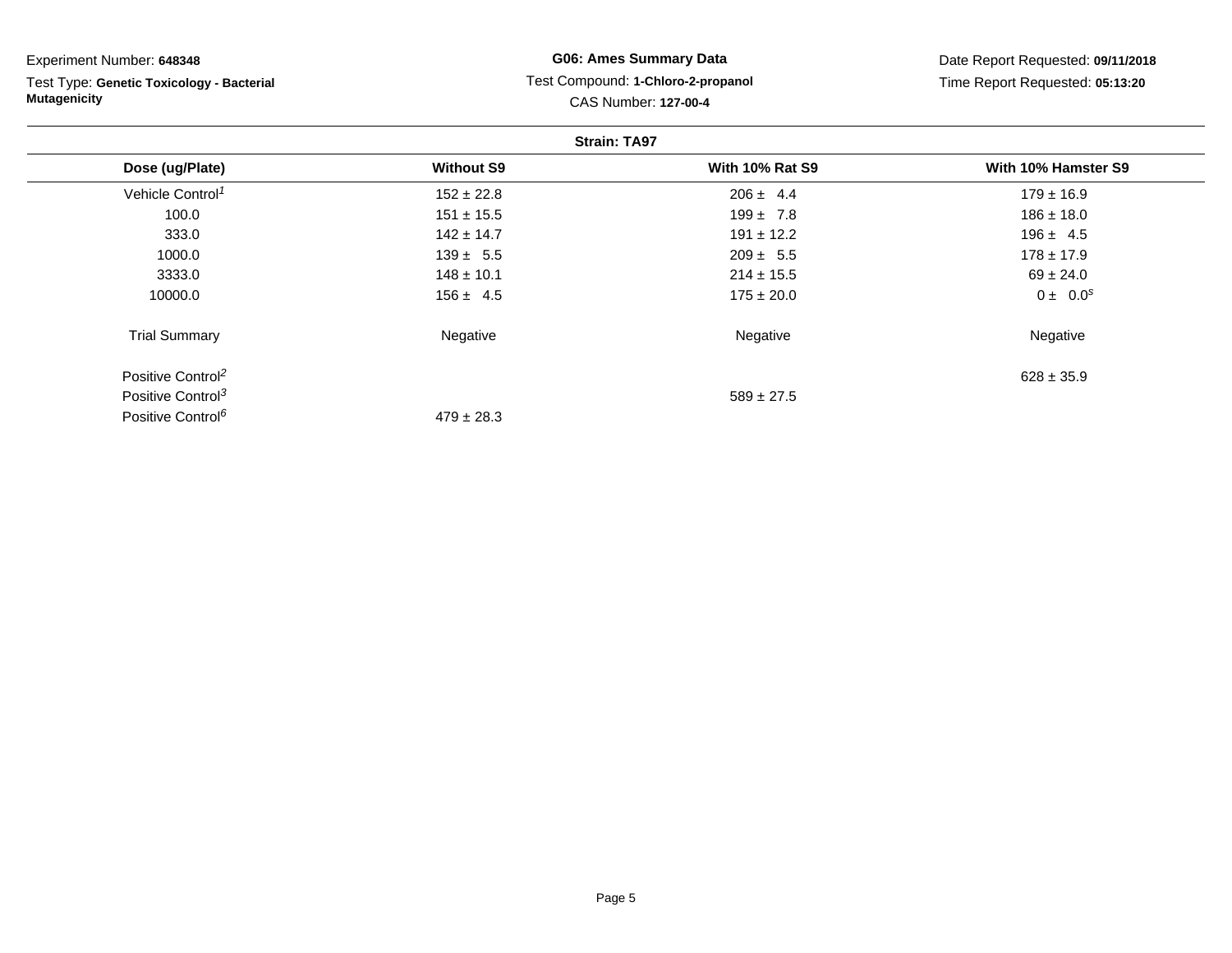Test Type: **Genetic Toxicology - Bacterial Mutagenicity**

## **G06: Ames Summary Data** Test Compound: **1-Chloro-2-propanol**CAS Number: **127-00-4**

Date Report Requested: **09/11/2018**Time Report Requested: **05:13:20**

| <b>Strain: TA98</b>           |                   |                        |                     |
|-------------------------------|-------------------|------------------------|---------------------|
| Dose (ug/Plate)               | <b>Without S9</b> | <b>With 10% Rat S9</b> | With 10% Hamster S9 |
| Vehicle Control <sup>1</sup>  | $24 \pm 3.8$      | $41 \pm 4.9$           | $32 \pm 3.6$        |
| 100.0                         | $14 \pm 1.5$      | $28 \pm 4.9$           | $29 \pm 1.7$        |
| 333.0                         | $25 \pm 3.8$      | $34 \pm 3.4$           | $25 \pm 0.9$        |
| 1000.0                        | $22 \pm 2.3$      | $28 \pm 2.5$           | $29 \pm 4.9$        |
| 3333.0                        | $22 \pm 1.0$      | $24 \pm 1.2$           | $26 \pm 1.5$        |
| 10000.0                       | $17 \pm 1.2$      | $27 \pm 0.6$           | $18 \pm 2.0$        |
| <b>Trial Summary</b>          | Negative          | Negative               | Negative            |
| Positive Control <sup>2</sup> |                   |                        | $577 \pm 51.1$      |
| Positive Control <sup>3</sup> |                   | $424 \pm 11.4$         |                     |
| Positive Control <sup>7</sup> | $746 \pm 39.0$    |                        |                     |